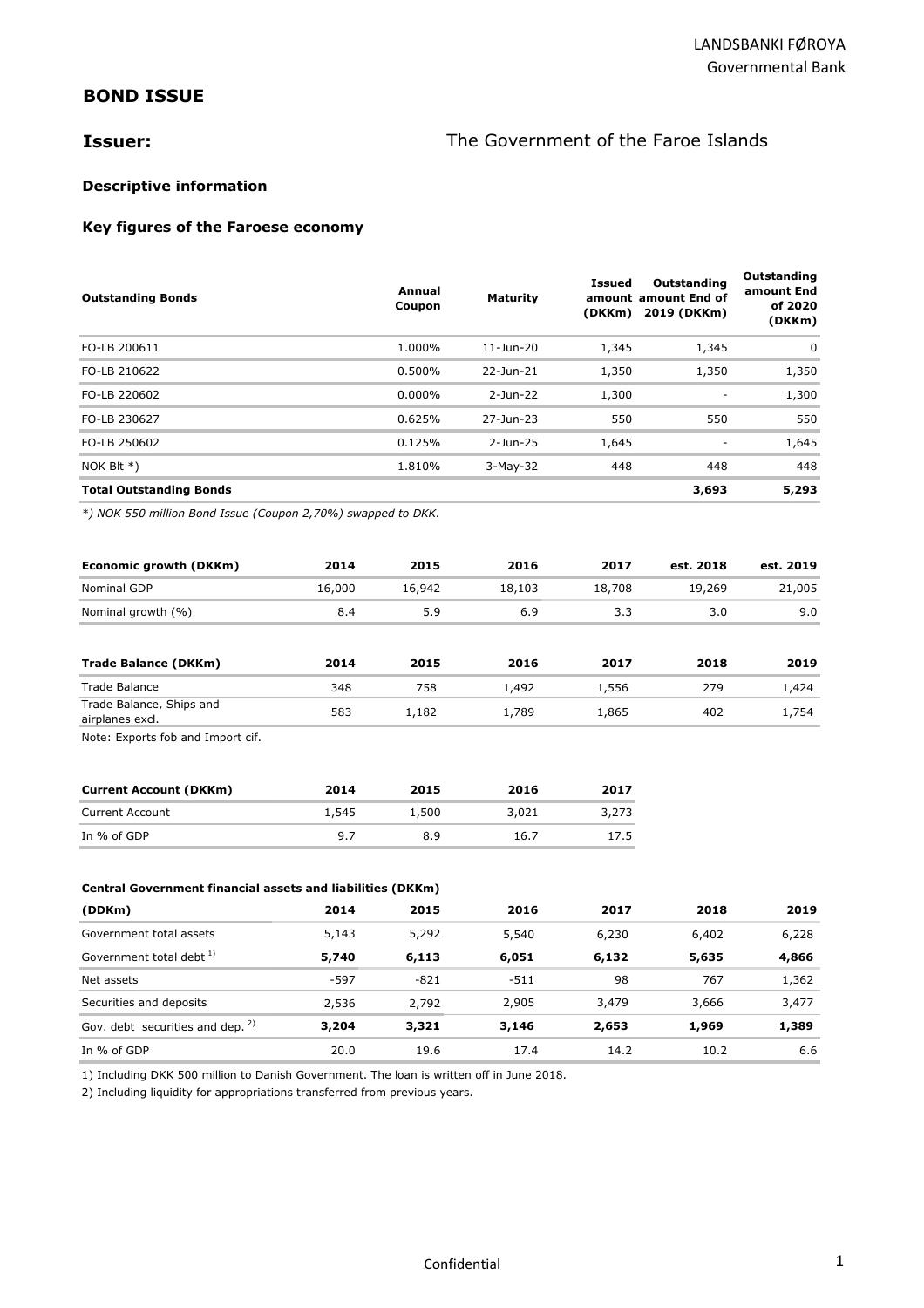| <b>Central Government Accounts</b>  | <b>Realized</b> | <b>Realized</b> | <b>Realized</b> | <b>Realized</b> | Budget   |
|-------------------------------------|-----------------|-----------------|-----------------|-----------------|----------|
| (DKKm)                              | 2016            | 2017            | 2018            | 2019            | 2020 6)  |
| Taxes, direct                       | 2,472           | 2,716           | 2,876           | 2,971           | 3,029    |
| Taxes, indirect                     | 2,218           | 2,333           | 2,457           | 2,608           | 2,604    |
| <b>Transfers from Denmark</b>       | 695             | 698             | 696             | 698             | 689      |
| Sales of goods and services         | 728             | 743             | 727             | 779             | 720      |
| Revenue from fees                   | 482             | 574             | 569             | 642             | 609      |
| Other                               | 29              | 39              | 41              | 46              | 47       |
| Operating revenues, ex. interest    | 6,624           | 7,103           | 7,366           | 7,744           | 7,698    |
| Personel cost                       | $-2,178$        | $-2,277$        | $-2,392$        | $-2,518$        | $-2,709$ |
| Transfers to individuals            | $-1,682$        | $-1,721$        | $-1,792$        | $-1,880$        | $-1,969$ |
| Other transfers                     | $-492$          | $-494$          | $-563$          | $-516$          | $-489$   |
| Purchase of goods and services      | $-1,404$        | $-1,445$        | $-1,468$        | $-1,533$        | $-1,491$ |
| Other expenses                      | $-458$          | $-472$          | $-490$          | $-486$          | $-449$   |
| Operating expenses, ex. interest    | $-6,214$        | -6,409          | $-6,705$        | -6,933          | -7,107   |
| <b>Primary Operating Balance</b>    | 410             | 694             | 661             | 812             | 591      |
| Interest income and dividends       | 142             | 221             | $-1$            | 274             | 100      |
| Interest expenses                   | $-63$           | $-80$           | $-24$           | $-55$           | $-26$    |
| <b>Operating Balance</b>            | 489             | 835             | 636             | 1,031           | 665      |
| Sale of fixed assets                | 27              | 26              | 22              | 14              | 15       |
| Sales of shares                     | 58              |                 |                 |                 |          |
| Repayments of loans, domestic       | 91              | 48              | 41              | 16              | 15       |
| Capital revenues from Denmark       | 0               |                 | 500             |                 |          |
| <b>Total capital revenues</b>       | 176             | 74              | 563             | 30              | 30       |
| Construction of fixed capital 2)    | $-296$          | $-296$          | $-427$          | $-437$          | -435     |
| Acquisition of fixed capital        | $-14$           | $-20$           | $-41$           | $-18$           | $-10$    |
| Injection of cap. into publ. Ltd.'s | $-95$           | $-35$           | $-35$           | $-35$           | $-50$    |
| Net lending, domestic               | $-24$           | $-19$           | -8              | -8              | -8       |
| <b>Total capital expenses</b>       | $-429$          | $-370$          | $-511$          | -498            | -503     |
| <b>Budget surplus/deficit</b>       | 236             | 539             | 688             | 563             | 192      |
| Debt repayment                      | $-1,360$        | $-1,010$        | $-10$           | -800            | -1,345   |
| Gross financing surplus/deficit     | -1,124          | -471            | 678             | -237            | -1,153   |
| New borrowing                       | 1,350           | 1,000           |                 |                 | 2,945    |
| Net financing surplus/deficit3)     | 226             | 529             | 678             | $-237$          | 1,792    |

1) Government Budget Act as approved by the parliament in December 2019.

2) At the beginning of the fiscal year 2020, appropriations transferred from previous years are DKK 72 m.

3) Because of the covid-19 pandemic the government expects higher expenditure and lower revenues in 2020.

Expected deficit is approx. DKK 1,1 bn in 2020, and approx. DKK 0,5 bn in 2021.

Net government borrowing in 2020 is DKK 1,6 bn.

| <b>Population and labour force</b> | 2014   | 2015   | 2016   | 2017   | 2018   | 2019   |
|------------------------------------|--------|--------|--------|--------|--------|--------|
| Population by end of year          | 48,638 | 49,142 | 49,823 | 50,481 | 51,299 | 52,110 |
| Labour force (15-74)               |        | 29,493 | 29,625 | 29,912 | 31,132 | 31,667 |
| Unemployment rate in % (Oct.)      | 3.1    | 2.2    | 2.6    | 2.1    | 1.2    | 0.9    |
| <b>Consumer Price Index</b>        | 2014   | 2015   | 2016   | 2017   | 2018   | 2019   |
| CPI in % (average infl. rate)      | $-1.0$ | $-1.7$ | $-0.3$ | 1.1    | 1.2    | 1.3    |